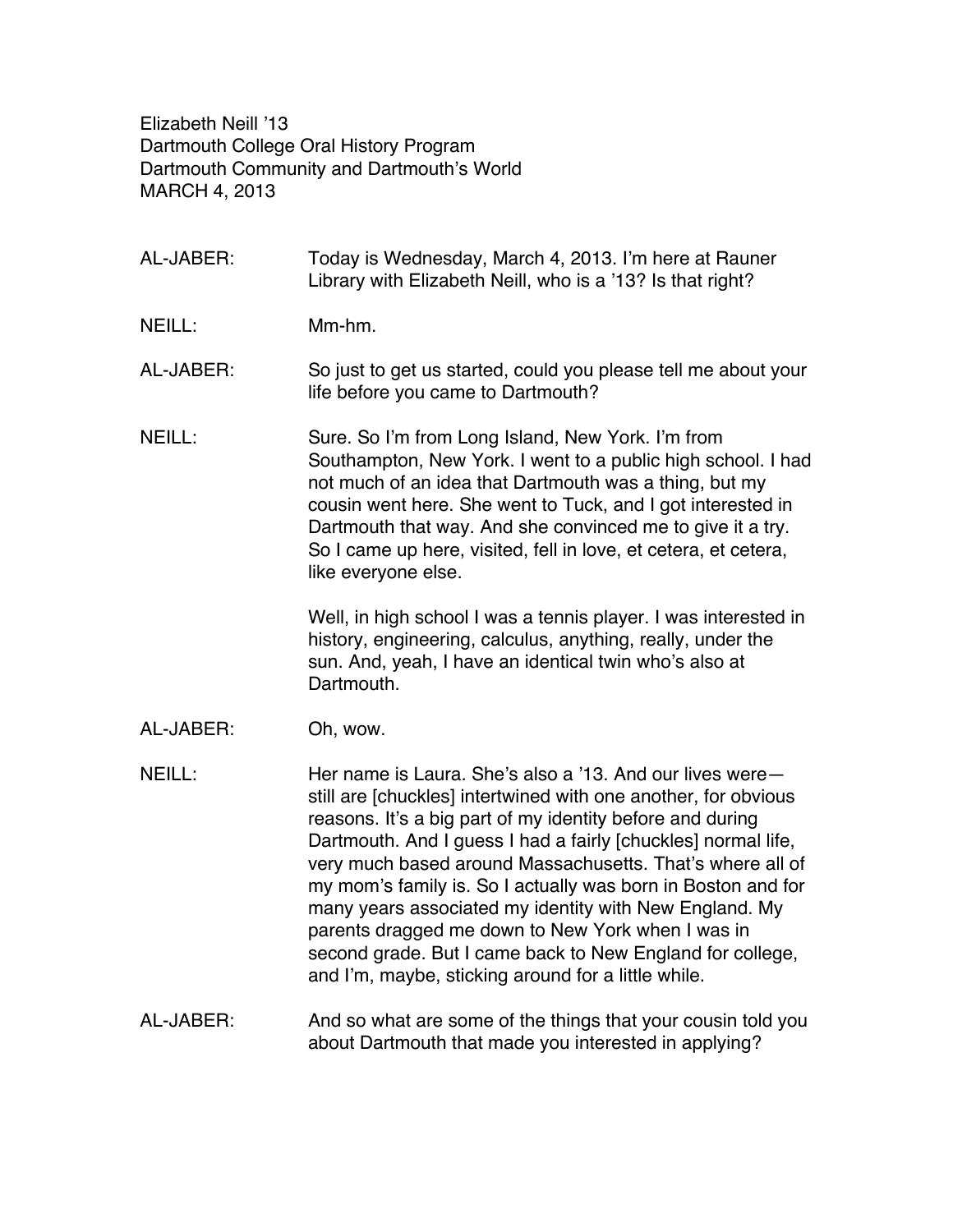- NEILL: Well, as I said, she's a Tuckie, but she really enjoyed the community. She was looking for more of a city experience, as was I, when she was applying, but finding Dartmouth as a community that is still in the New England culture and not that far from Boston and, of course, my family, that has so many resources was quite a surprise to me. But, as I said, I came and visited, and I didn't come for Dimensions, but I saw the [Herschel? 2:19] show the week before. And just finding so many other people who were interested in so many different things and had so much going on, even when it wasn't in an urban center was great. And, you know, I still like it.
- AL-JABER: So can you talk to me about the process of coming into Dartmouth? What was it like integrating into the community? Was it easy? Was it hard? And was it easier because you had your sister with you?
- NEILL: Well, no. Actually, I was extremely lucky. I was placed in East Wheelock freshman year, and our freshman floor was very close—and we actually still are—which is unusual. I know that a lot of people come into Dartmouth and have that freshman floor unit, and then it breaks apart as soon as you hit sophomore year. But, as I said, we just had a reunion last week, actually, and we were quite close, with the exception that my sister was on the same freshman floor as I was. She was actually my next-door neighbor. And it's my impression, from talking to other twins that are at Dartmouth, that ORL the Office of Residential Life—does that purposefully. I hated it. [Chuckles.] I might have changed it, except that my sister and I shouted across the house to each other, looking up our roommate assignments concurrently on different computers, and our parents overheard and wouldn't let us change it. [Chuckles.]
- AL-JABER: So she felt the exact same way?
- NEILL: Yes. Yes. We wanted to go to different colleges, especially as identical twins who do look very similar, at least, you know, obviously to other people. It could be more difficult to form an identity. Obviously, I don't have the experience of not being a twin, but it is more difficult for people to remember your face when there are two of you, or remember which one you are. But it actually worked out. As I said, our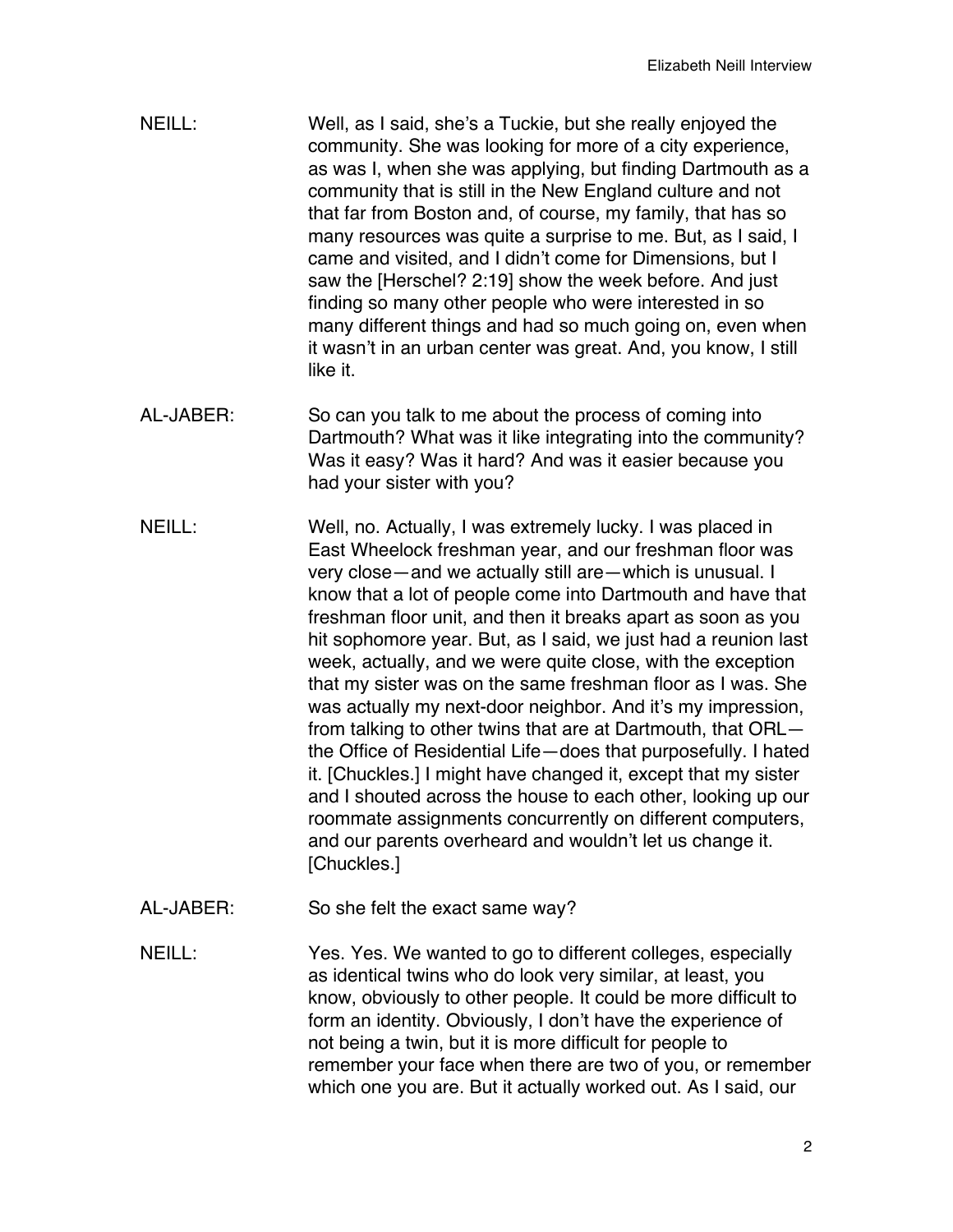freshman floor was pretty close, and I immediately discarded any of my inclinations towards engineering and math and went for English, which was great. Actually, one of my first English classes, most of my freshman floor was in that class, and so we had this very tight-knit group.

I got heavily involved in Dartmouth Students for Haiti Relief, which was great. It felt like I had a purpose, you know, for the first time. I did community service work in high school but not on such a grand scale. And it was just—it was amazing. It was eye opening, and it has influenced my path throughout Dartmouth in trying to do more service projects and getting a more international view, because there is kind of that danger with the Dartmouth bubble, of course.

AL-JABER: Mm-hm. Which everyone talks about.

So you mentioned that you and your sister wanted to go to different schools, so what made you end up going to Dartmouth, both of you?

NEILL: Well, we actually both were in I think a fairly common position, that we didn't get in to our first-choice schools. We were both wait-listed at our first-choice schools, which were actually not Ivies. We weren't into the Ivy idea very much. I actually thought Dartmouth was in Vermont [chuckles] when I first started thinking about it. I was quickly corrected, of course, by my cousin.

> But my other school was U. Chicago, which is obviously [chuckles] very different from Dartmouth. But, actually, I knew several other '13s who were in that same position, and we were just talking about this the other day. And obviously it's a very different environment. It's, you know, it's Chicago. It's very urban, and it has this reputation of hard academics and not hard partying. And, of course, Dartmouth has this reputation of hard academics *and* hard partying, which, I will mention, was not a draw for me. I was a non-drinker when I entered, and I am still a non-drinker today, which has played an interesting role in my Dartmouth experience, obviously, because so much of the social culture can be—not necessarily, but can be revolving around drinking, in the Greek life.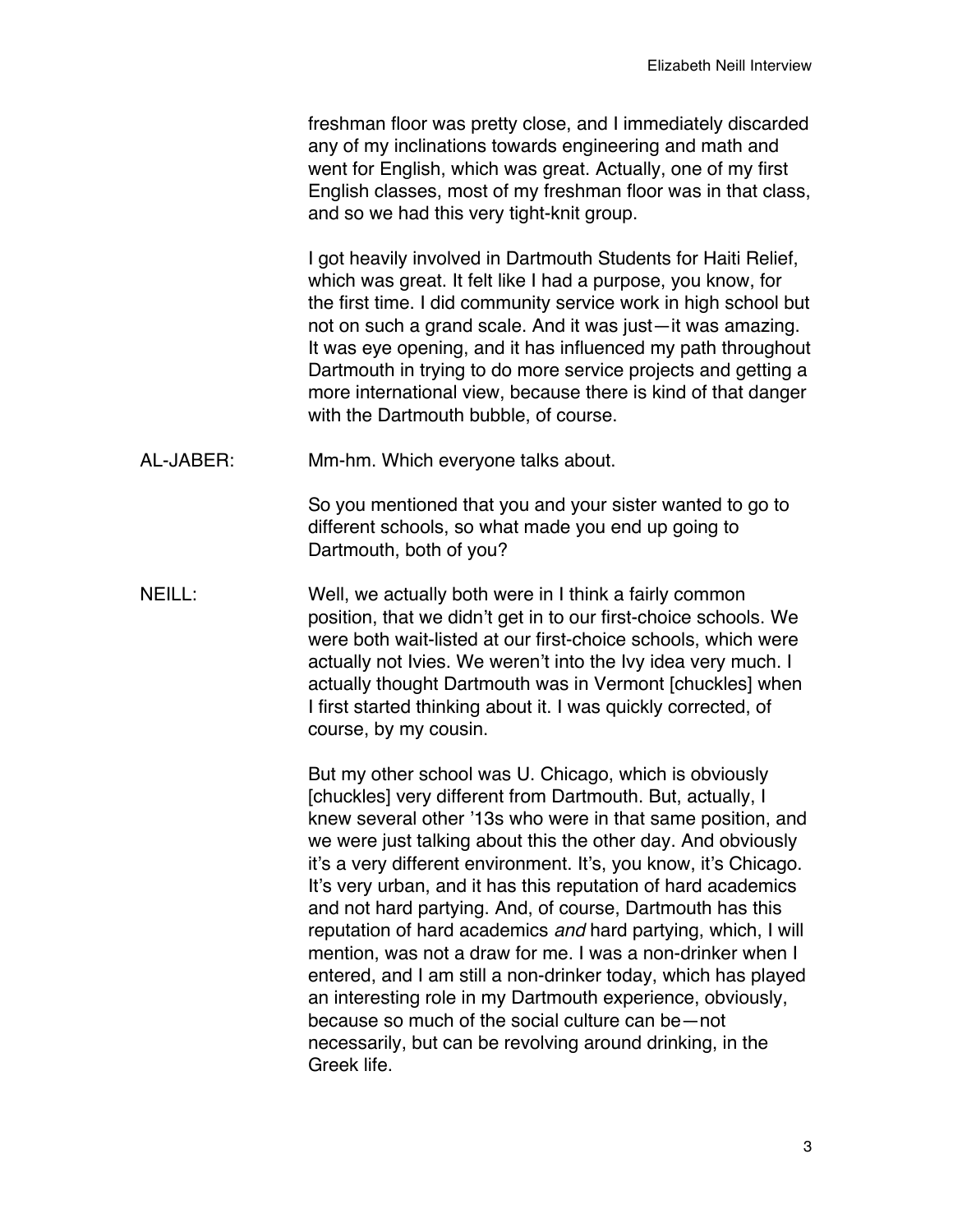Yeah. And I am actually a part of Greek life. I am in a sorority. I am a proud member of Epsilon Kappa Theta. But I waited. I didn't go through rush. I was off campus for twothirds of my sophomore year because I went on two FSPs my sophomore fall and my sophomore spring, and returned to campus [chuckles], much to my dismay—*Who are these people?* Basically. And my sister was in Theta, and some of my best friends were in Theta, so it was kind of the natural place for me to end up. Kind of a snap decision, but not really because I waited a year.

- AL-JABER: But did you have any reservations about joining a sorority?
- NEILL: Certainly. I mean, obviously, as a non-drinker, I am just in general concerned about the Dartmouth drinking culture. But Theta is actually a place where I feel less pressure to drink, and I feel that it's kind of a trade-off because it's actually given me a non-drinker social space, which most people are surprised—"But it's a sorority. Isn't that what you do?" Well, yes and no. I mean, obviously, it provides a space for drinking, but it is not the aggressive space that the fraternity basements can be, which was a pleasant surprise for me [chuckles], but obviously, I knew a lot of people in Theta, and the ones that I have gotten to know, you know, as our new members joined—it's been a pleasant surprise for me that, especially in Theta, the people who do drink are not interested in forcing other people, pressuring other people to drink but, rather, enjoying themselves and having a safe environment in which to do so, which is very important to me. I couldn't be part of an organization that didn't have a safe space, whether for drinkers or non-drinkers. But I think that there is a nice balance. And we're trying to grow this even more, is to make a safe space for women on campus, because I feel there aren't nearly enough of those currently.
- AL-JABER: So did you make it known during, like, the rush process that you don't drink?
- NEILL: I didn't rush, actually.
- AL-JABER: Oh, you didn't?
- NEILL: Yeah. I was an open bid.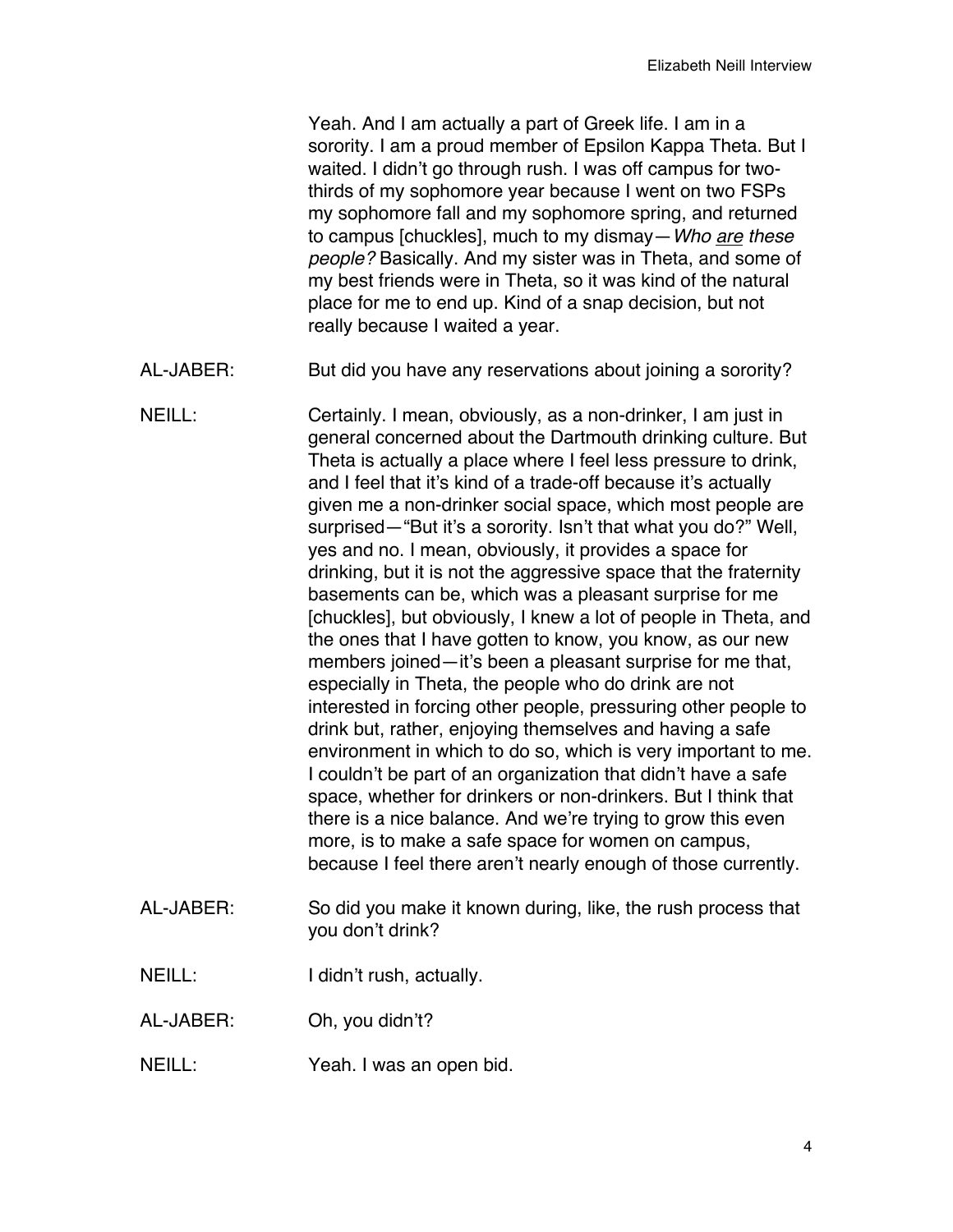- AL-JABER: Oh, I see. So, what—
- NEILL: Because I knew so many of the sisters. And, obviously, my biological sister was in the house. So there's—you can skip rush completely, which was quite nice, I have to say. I've been part of the rush process on the sister side. And it's a good idea, but it can be very overwhelming for so many girls, and I just—I know a lot of people who dropped out and just couldn't decide because it's such an important decision that you're forced to make in such a short time that—I mean, yes, we do put on a good show [chuckles], and we have the best food. Lots of people say so. And I like to think that we have the nicest people, but it's so hard for anyone to make that decision in such a short time period. And, you know, all of the houses have their advantages and disadvantages. But rush is an interesting system that prioritizes a certain type of person, who can express themselves eloquently in a five- or ten-minute conversation about their goals, their needs, their dreams when, in reality, it's quite difficult to [chuckles] do that, especially when in a room with, you know, a hundred other people.
- AL-JABER: So it sounds like you're relieved that you didn't go through that process.
- NEILL: I am. I mean, I'm glad that I had the chance to go through it on the sister side, because I actually enjoy it. I enjoy being one of the voices that says, "No pressure." You know, it's, like, "It's okay. We all know it's completely insane, and, you know, it would be bad enough if you didn't have schoolwork, but of course you all do." And it's—you know, sophomore year can be kind of that chaotic place because freshman floor groups are breaking up, and you're getting back and realizing that, you know, maybe the person you wanted to room with isn't where you wanted them to be, and you didn't get into this one class that you really wanted, or you're premed and taking orgo [Organic Chemistry], which thankfully was not my experience. Pre-med was the one thing I never tried.

But, yeah, I mean, Greek life is obviously a big part of Dartmouth. But it can mean many different things to many different people, and that's difficult to express during rush.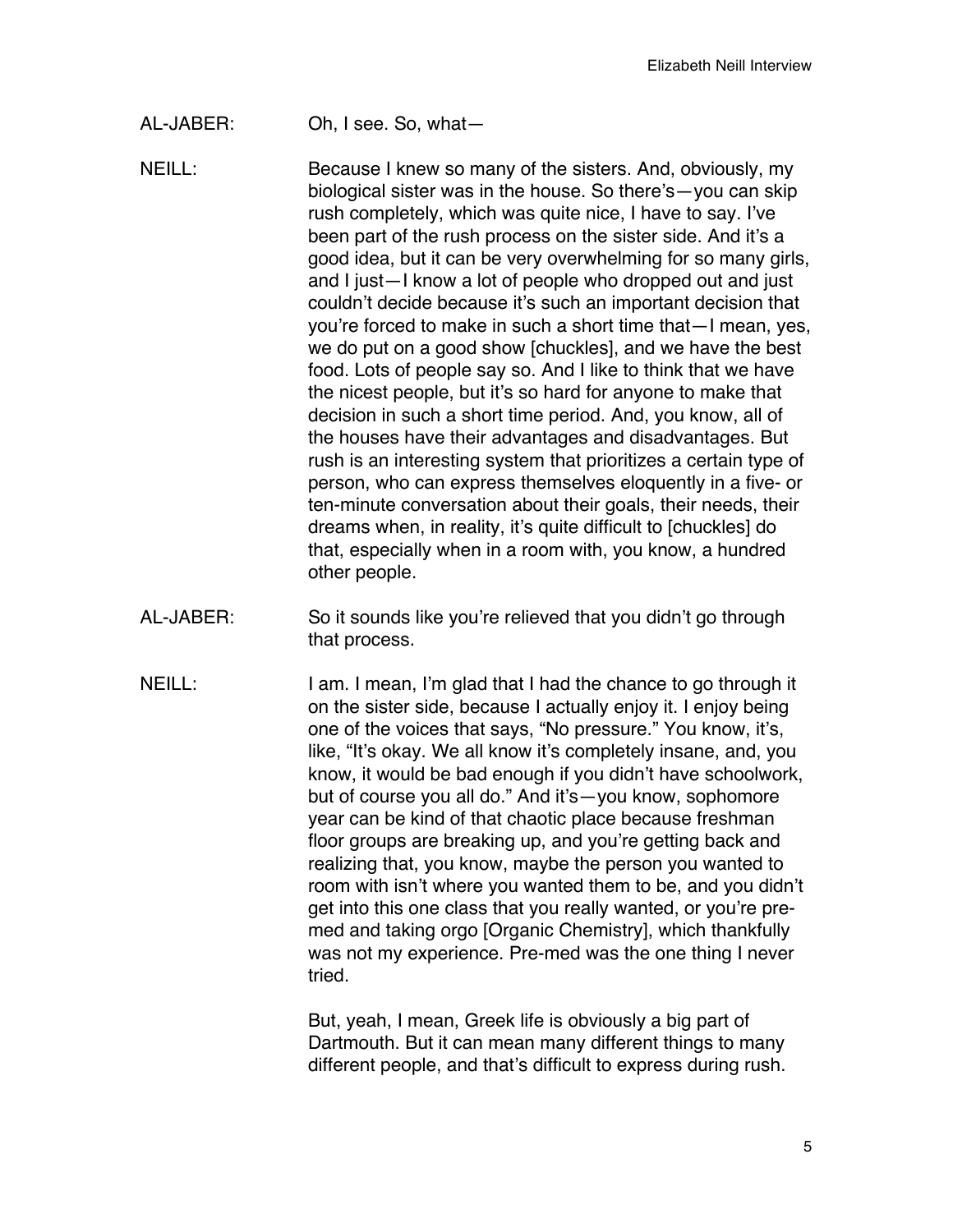- AL-JABER: So do you live in the house?
- NEILL: I have in the past, but I'm currently in Gold Coast.
- AL-JABER: And, like, you and your sister are in the same house. Was that—do you try to avoid situations where you're involved in the same communities, or are you fine with that? How do you navigate those spaces?
- NEILL: Well, it's less of an issue now as Laura is actually no longer part of Theta. She is also a non-drinker and does not enjoy being part of anything that endorses drinking culture, so she withdrew herself from the house. But we do have similar interests. We are both into theater in quite a big way. But we have found our own spaces, I think, and even when they do overlap, it's not that anyone necessarily thinks we're the same person, although it does happen. It happened quite a lot freshman and sophomore year, especially sophomore year, as I was gone fall and spring, so I wasn't much of a presence on campus, and especially the '15s thought there was only one of us, which was a little bit [chuckles] disappointing for a while. But once I reestablished myself as a presence on campus, then it became less of an issue.
- AL-JABER: So how would you define your Dartmouth community?
- NEILL: I would say I don't have one Dartmouth community. I would say I probably have three major communities. There's Theta, obviously. There is my non-Greek friend group, which does sometimes mix with my Greek friend group but not as often as you might hope, which are mostly friends from freshman year and sophomore year. And then there is my Classics friend group. I went on the 2011 FSP to Greece, which was *fantastic*. Like, pretty much my best term at Dartmouth. I hesitate to say that because I've had so many good terms at Dartmouth. But it was just absolutely fantastic. And I am now part of the Dartmouth Classical Society, which is a fairly new society formed in the fall that brings together all those interested in classics and socializing with other classics majors, which, again, is an interesting mix of the nondrinking and drinking cultures at Dartmouth, but much more the non-drinking side.
- AL-JABER: So has your sense of community changed over time?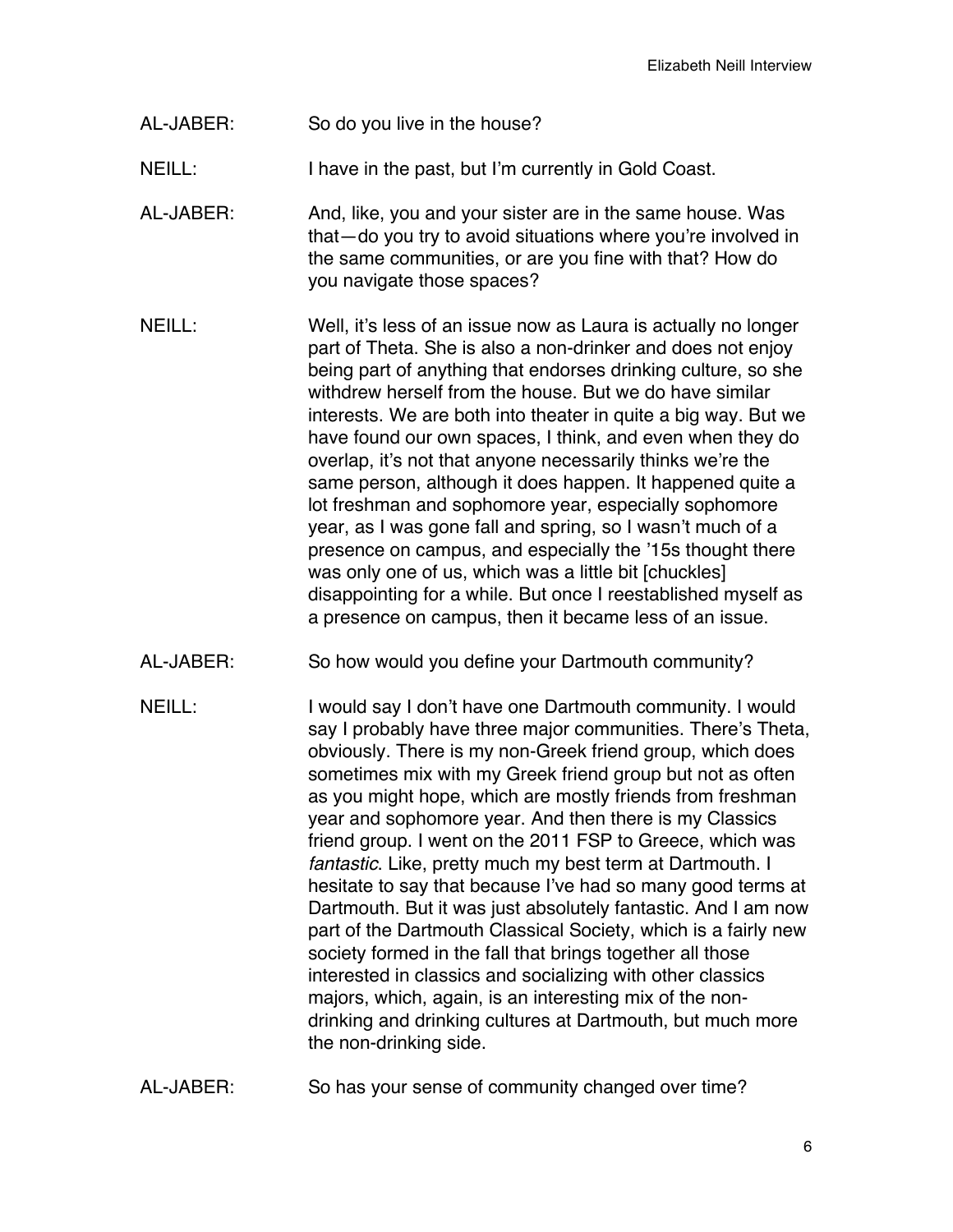NEILL: I mean, freshman year I had absolutely no idea I was going to join a sorority. I was very anti-Greek life. I was fairly sheltered in high school. I didn't have my first drink until sophomore year of college. And I didn't like it [chuckles], so I discarded that idea anyway. But I came in—I went on trips, and I had this very idealistic view of Dartmouth, that, you know, everyone went off and played in the woods and, you know, got raided at midnight [chuckles] and sat up until three a.m. playing Mafia.

> And I got here, and I kind of realized that that wasn't exactly how it worked, but, you know, it was pretty close. I made the very dubious decision to join a senior comparative literature seminar my freshman fall. I still do not know why [chuckles] the professor let me into that class, but it was definitely a learning experience and not just because it was very interesting academically but, being part of a truly college environment—some of the introduction classes can be more impersonal. You know, they're not in a seminar format; it's a lecture, and basically, you know, you do the work independently. But the seminar that I joined—and I was in two other quite small classes as well—showed me what the whole liberal arts education thing could be like. And I liked it very much. I was very happy, especially as I did go to a public high school, and there weren't that many opportunities for being challenged academically. I mean, we had advanced placement classes, but there was nothing beyond that. And I was gratified to find that I was not the smartest person at Dartmouth, which I understand can be a challenge for many freshmen, but I enjoyed it. And I still do, because it means that I can learn from my other students and not just from the professors. And I think that makes for an even better learning environment.

- AL-JABER: So how would you define the broader Dartmouth community? Does it include students, administrators? How do you see it?
- NEILL: I'd say at least my personal experience in the Dartmouth community has involved students and professors primarily. Obviously, my work here at Rauner Special Collections has involved a good deal of staff, and I enjoy that immensely, but my Dartmouth academic life revolves around relationships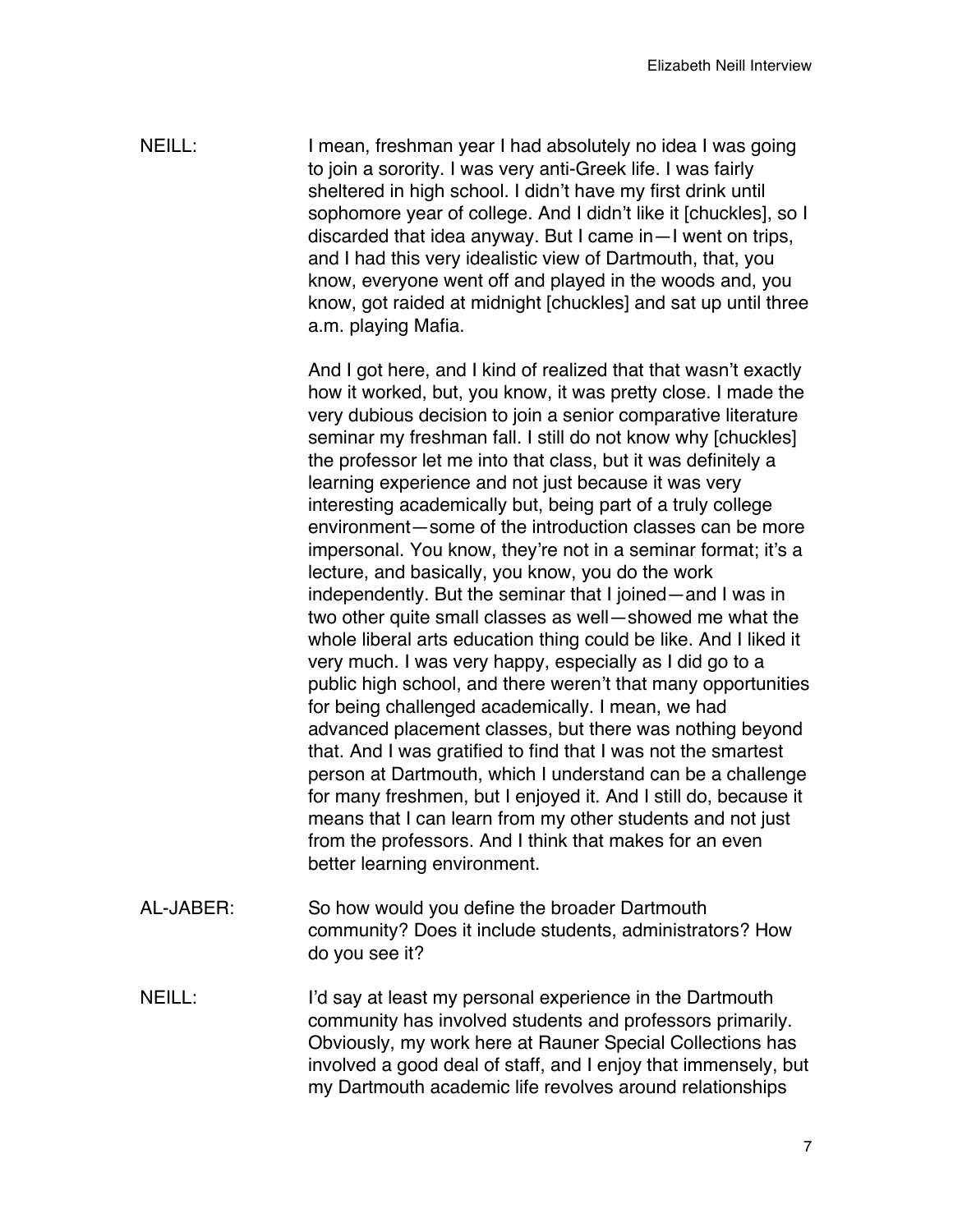with other students and relationships with professors. And there are certain professors who I have kind of co-opted. We've built friendships over the years. And especially my thesis adviser—we have a close relationship. We went to Greece together, and obviously now we are suffering through the senior thesis together.

But I think it's great to have a constant dialogue between professor and student, and I have to say some of the worst classes I have taken are those where the students don't engage with the professor and the professor doesn't engage with the material or the students. And some of the best classes that I have taken involved the professor and the students looking at something—you know, putting something on the table and adding our expertise all together and the professor saying, "Why don't you look at it this way?" And then everyone goes, "Whoa! I never noticed that. That is really cool."

But outside of the classroom, my community is academic and social and everything all at once. But I'd say that the primary relationships are between students and professors. Yeah.

- AL-JABER: So did it take a while for you to establish your sense of community, or did it just—some people come here and they already—like, they immediately make friends and sort of solidify their position in the Dartmouth community. How was that like for you?
- NEILL: In hindsight I think I see it as an easy process. It probably wasn't, but, as I said, I was really lucky with my freshman floor. And living in East Wheelock, which I still fully support, which I'm not currently doing, I was part of Cluster Council, which meant that I was able to organize some community events and really get a sense of community within the residence halls but is definitely not apparent in some of the upper-class dorms, where I don't really speak to my neighbors. The only reason I know who's on my floor is that I already knew two of them.

But freshman year was certainly an interesting experience because I was meeting people who had never met Laura, my twin, and we were both trying so desperately to establish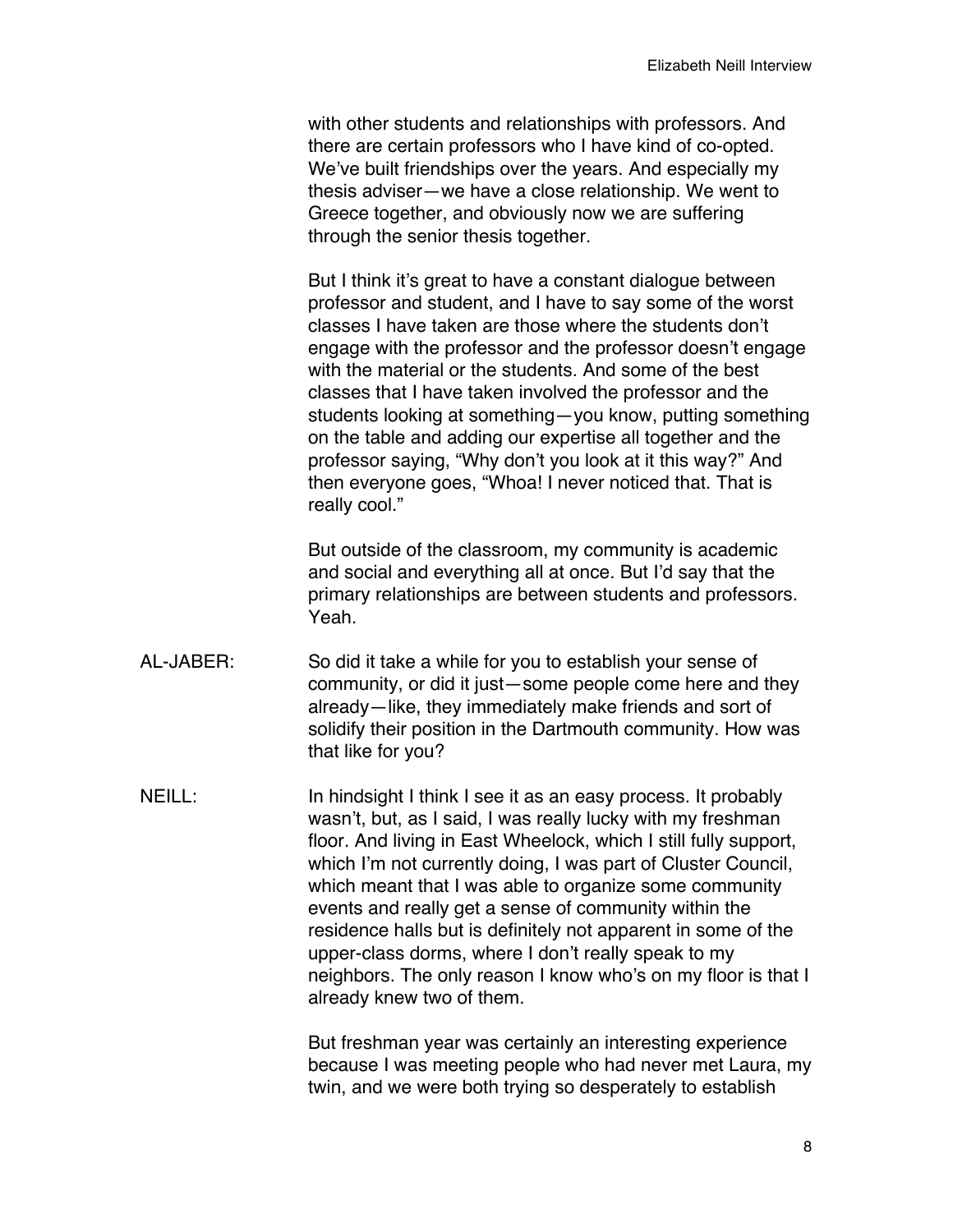ourselves as different people but, at the same time, being interested in the same things, which is an interesting balance. I mean, Dartmouth seems large, especially compared to my high school, where we had a class of I think 180, my senior class of 180, and here, you know, it's over a thousand, but over a thousand quickly becomes much smaller, especially because my sister decided to run for a class position and friended everyone on Facebook, which is an entertaining story now but at the time was a little bit annoying because everyone thought I was her. But, as I said, that has definitely resolved over the years, and I have found that it is a lot easier to deal with it if you're not indignant every time someone calls you the wrong name.

- AL-JABER: So initially did you go to separate events? Did you try to sort of distance yourself from one another?
- NEILL: We did want to, but, as I said, we at that time we had the same major. We were both English major, we were both interested in theater and we lived on the same floor. So as much as we might try to differentiate ourselves, we would always end up kind of in the same places most of the time, which is fine because I think we got different things out of it, and she did a lot of work with her Shakespeare company, and I did a lot of work with the Haiti relief. But we still had that place to come back to, our fourth floor Morton group.

It actually turned out to be a good thing that we were on the same floor because she got swine flu.

- AL-JABER: Oh, my gosh!
- NEILL: So I ended up taking care of her. So I guess ORL had great foresight there. But, yeah, I think that especially now that we are viewed as such different people, even within the smaller parts of the Dartmouth community that we belong to, it is easier for me to look back on that and say that it wasn't that difficult, but it probably was. [Chuckles.]
- AL-JABER: I'm not really sure you can really answer for her, but does she feel—have you spoken to her about how she feels having her sister here affected her?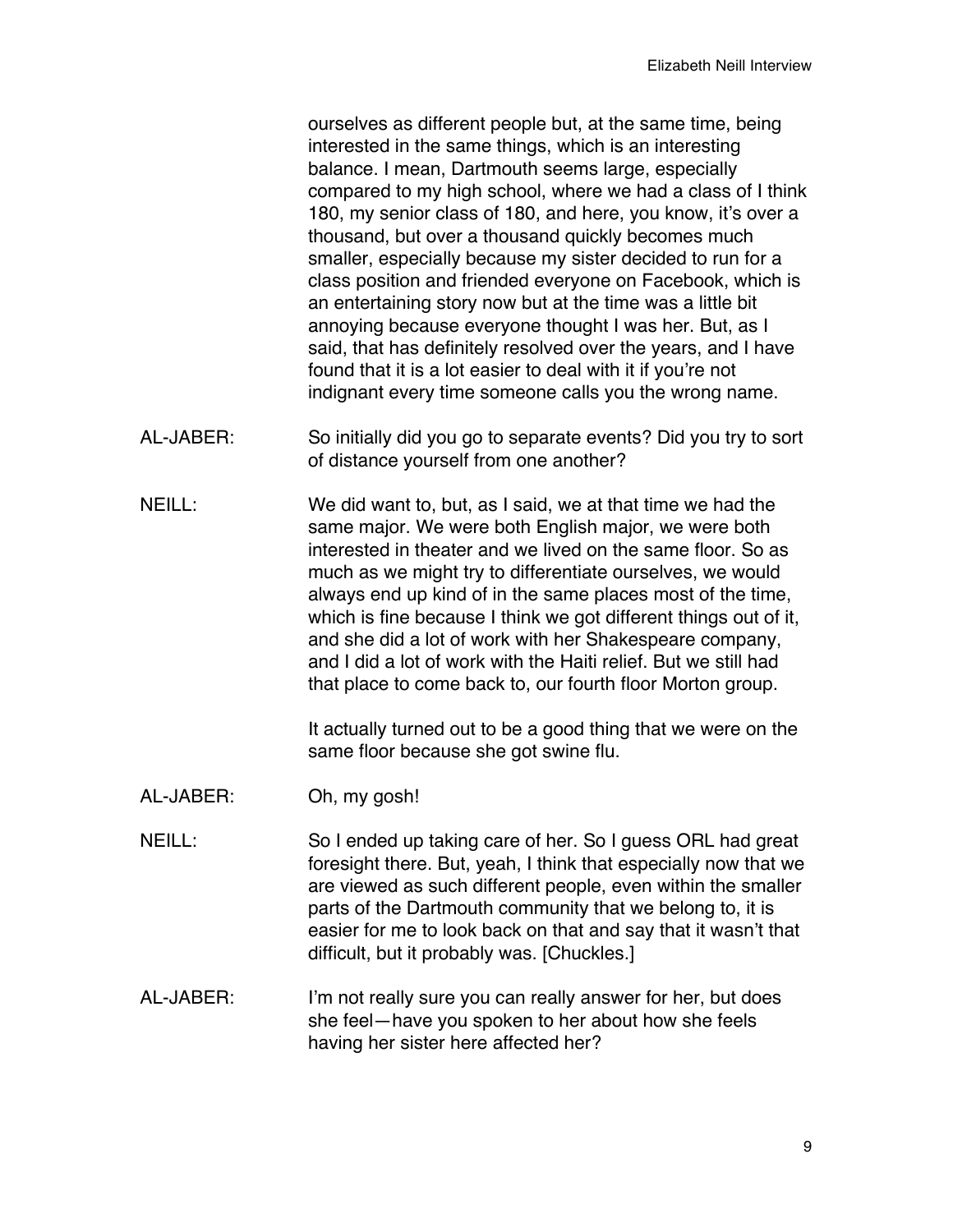- NEILL: Yeah. Well, she is definitely the more visible of the two of us. Especially her work for the Shakespeare company puts her out there. But, yes. Well, she does get mistaken for me at some times, but I think I'm more cautious about forewarning people that I am a twin than she might be sometimes, especially freshman year. She didn't want to mention it. But, yeah, I don't think I can really speak for her on that, except to say that as an identical twin at Dartmouth it can be very difficult to establish your own identity, especially when everyone is meeting so many new people and faces and names are already a blur, and then you add to it you look very similar, with the same first letter as well to the name. It can get a bit frustrating at times.
- AL-JABER: But you mentioned you spoke to other twins on campus.
- NEILL: Yeah. Yeah, there is a twin blitz list.
- AL-JABER: Oh, I see.
- NEILL: It's pretty easy to find. You just find everyone [chuckles] with the same last name. And, yeah, I think there—or at least we haven't done anything really in recent years, but sophomore year we had a get-together, and I think there were about forty of us hanging out on campus. So Dartmouth seems to be one of the schools that likes twins. At least that's the conclusion that we've come to.
- AL-JABER: So when you were getting together, were you, like, discussing the issues that you were facing on campus, or was it just more of a social—
- NEILL: No. We were just hanging out. [Laughs.]
- AL-JABER: So just going back to the Dartmouth community, do you think its location affects the sense of community?
- NEILL: You mean being in the middle of the woods?
- AL-JABER: Mm-hm, basically.
- NEILL: Yeah, I would say so. We have at least a centralized campus, which—I mean, no matter how much we groan about how long it takes to go to the gym from frat row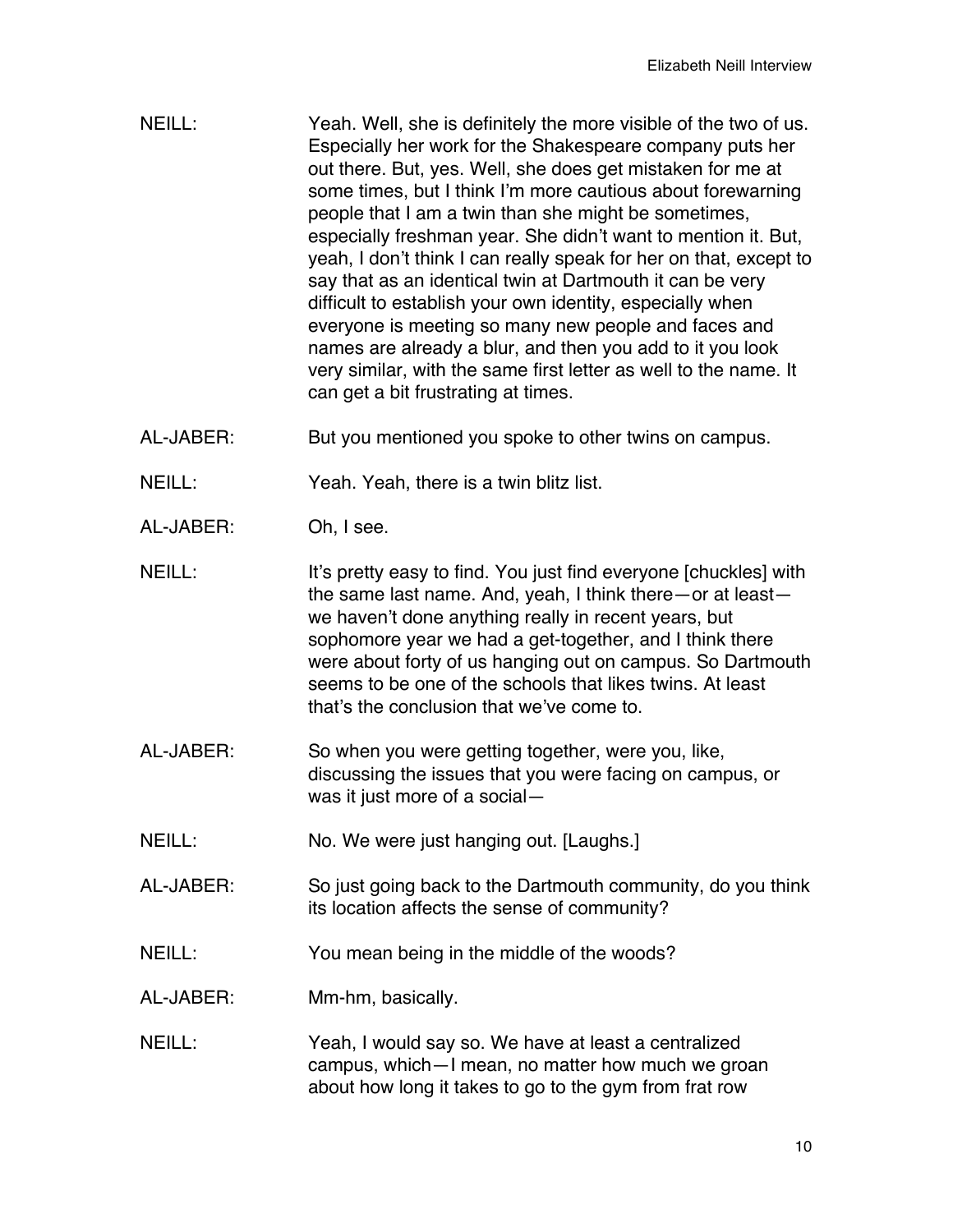[Webster Avenue], it really does not take that long at all, and it does make different parts of campus more accessible. So, you know, if I want to go to a Shakespeare production which I did last night—in East Wheelock, then it's not going to take me very long to get there. But, you know, if I want to go to a party at Alpha Chi, I can also get there quite easily, and it's this juxtaposition of such different events right next to each other that makes it interesting.

I know that some people hear "isolated, rural New Hampshire" as "ouch!" You know, "There can't be too much going on there." But I think that that unifies us in some sense, in that we are kind of in the middle of nowhere, but and that's part of our Dartmouth identity, I think. I mean, "Vox clamantis in deserto" is the idea, and I think we've kind of taken it away from the biblical sense—you know, very much so.

But also, no matter how much we form our identity around being a rural school, especially with the Hop and with Rocky [Rockefeller Center] and [chuckles] Dickey, we're really not in the middle of nowhere, or if we are, the world comes to us, which I think—one of my greatest regrets about Dartmouth is that in my first two years I didn't take advantage of all the opportunities presented to me. There was just so much, and it was so overwhelming that I was just, like, *Eh.* You know, it's difficult to decide, you know, which of five lectures you would like to go to this week.

But it can be the most interesting if you decide, you know, *I am going to see that string quartet from Georgia*, you know? And having that kind of entertainment available, even though we are in a rural setting, helps us continue our education without leaving the middle of nowhere, although, of course, you can because it's quite easy to get to Boston.

- AL-JABER: But was it an adjustment when you first came here, adjusting to a rural setting?
- NEILL: No, it was freedom for me. My parents are lovely but very over-protective, and it was wonderful to enter a community where I didn't have a curfew or a bedtime or anything and I could do whatever I wanted, which—it took me a little while to figure out what that was, but I'm definitely now much more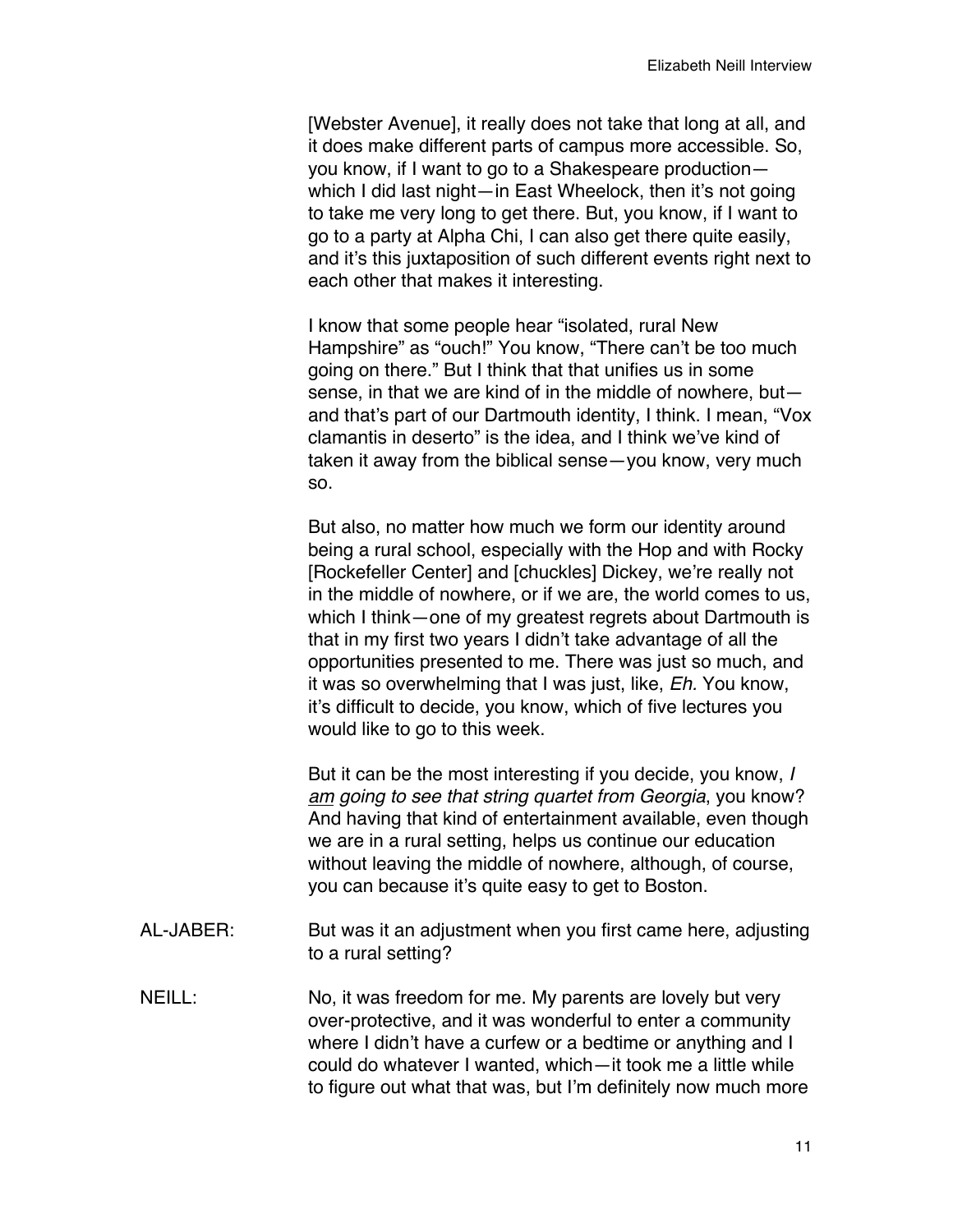used to, [chuckles] you know, living on my own. I mean, of course, my sister is just across campus, but—you know. But being able to choose exactly what you want to do—you know, not just what classes you want to take but, you know, which get-togethers you want to go to, lectures, but also parties and—there are so many choices that hit you freshman year that I think nobody could be prepared to react to fully. [Chuckles.]

I will say that coming to Dartmouth as a freshman, I was surprised to not find a strong advising group. My initial—my freshman year adviser I'm sure is a very nice person but was not very helpful. And I've heard similar complaints or suggestions over the years that there could be a little more framework as you're entering this middle-of-nowhere, suddenly-choosing-your-life-path kind of environment.

- AL-JABER: So how has Dartmouth changed over the past four years that you've been here? Has it changed to you, or is it more or less the same?
- NEILL: Well, yes and no, and I know [chuckles] that you want a better answer than that. It's changed—yes, certainly, at least I have gravitated towards different parts of campus, so I no longer live in East Wheelock, I'm no longer an English major and now my focus is kind of on four parts of campus. Obviously, I'm a member of Theta, and I work at Rauner, and I have my thesis and I have my service work. And those are very different from my priorities freshman year, except for the service. But, of course, now I am captaining a Relay for Life team instead of fundraising for relief for the earthquake in Haiti.

But, yeah—I mean, Dartmouth has changed, and obviously as I moved from freshman to senior, I changed, myself. Especially going on two foreign study programs in the same academic year, I came back and I was just, like, *I am a completely different person.*

AL-JABER: So you mentioned Greece. Can you talk—it sounds like that was a very important part of your Dartmouth experience. Can you talk more about it?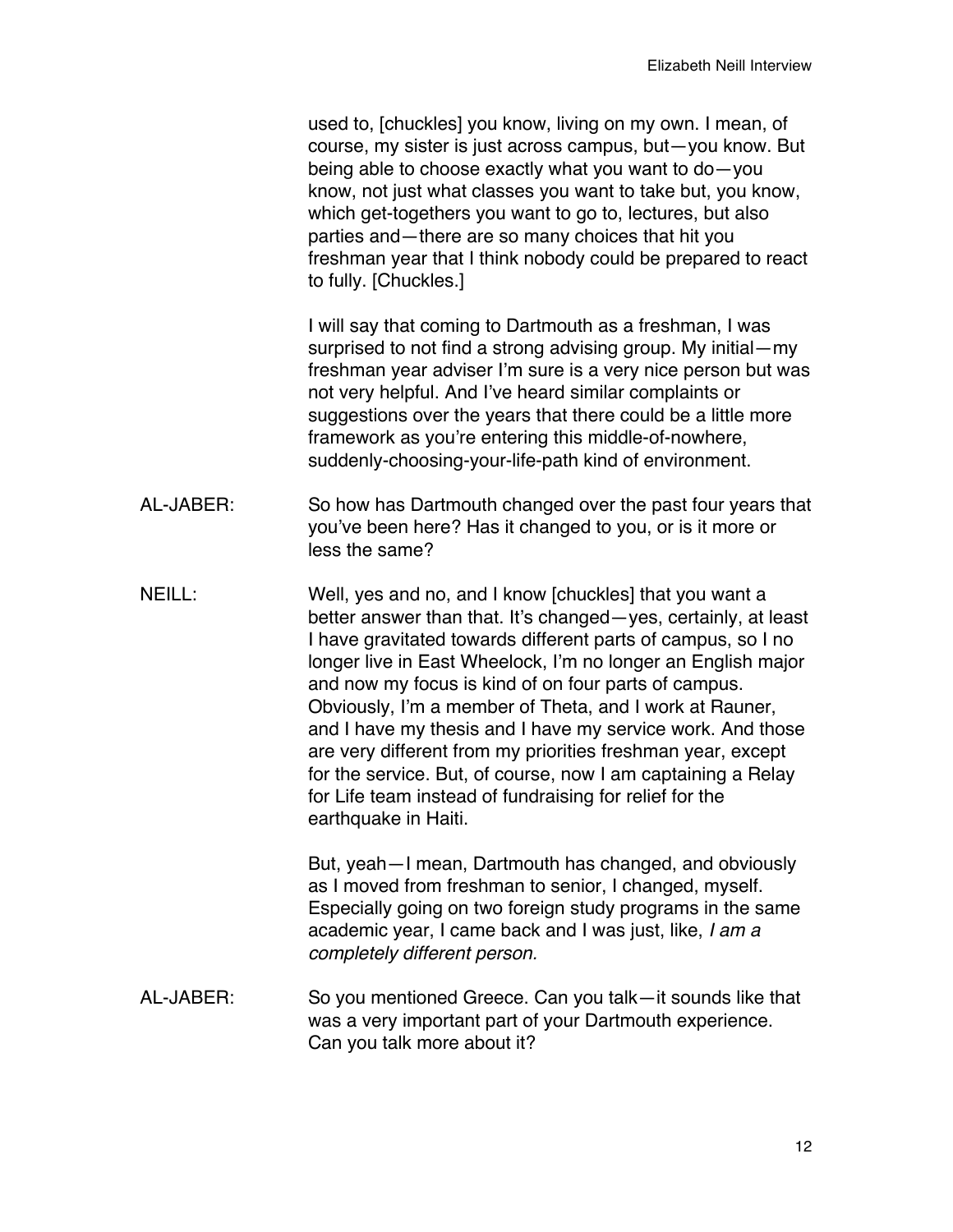NEILL: Yeah, sure. So the foreign study program to Greece is run by the Classics department, and I'm a classical archaeology major, modified with history. And I decided to go to Greece because I took a class freshman spring with—the professor who's now my thesis adviser, Jerry Rutter, and I was instantly hooked. Archaeology was fascinating in a way that nothing had else had ever been really that fascinating before. So, you know, I took a couple more classes.

> Actually, a key part of the story is when I was in London on the history FSP, which was also a great program—it's at University College, London, and there's an independent research project. Basically, you take two classes and then you do an independent research project. But there's a lot of free time in that program. Education in the U.K. is much more independent and decentralized. And we were living in close proximity to the British Museum, and I realized that I was gravitating towards the archaeological collections there, which I have actually since returned for thesis research, to do thesis research with the Greece and Roman department, but that's a different story.

So while I was in London, I went to a conference at the British Museum on Cypriot archaeology, notwithstanding that I was still an English major at this point. And that was kind of the key point where I realized that that was what I wanted to do.

So when I got back to campus, I changed my major, and I already knew I was going on the Classics FSP, primarily because my high school history teacher is best friends with one of the professors in the classics department [chuckles], which is a bizarre coincidence.

So we took—well, I took two preparatory classes for that FSP in the winter, and that was it, one of which was Classics 19, which is the hardest class I ever took at Dartmouth, by far, culminating in a 50-page research paper.

- AL-JABER: Oh my god.
- NEILL: Yes, it was quite a harrowing experience, I think I can accurately say but also in hindsight I appreciate, although at the time I was just going out of my mind.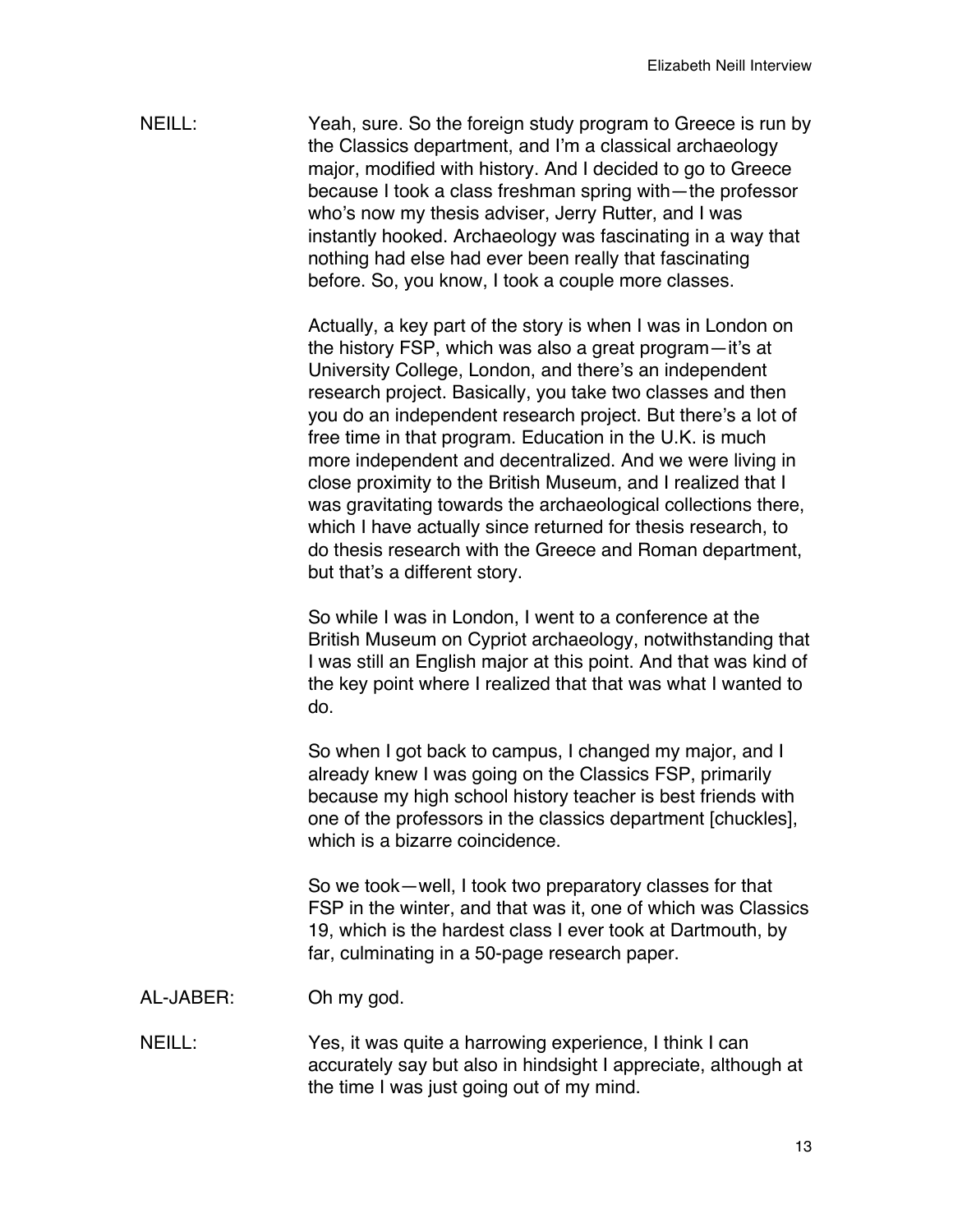AL-JABER: Yes, I can imagine.

NEILL: But we got to Greece, and basically we never stopped traveling. About every two or three days, we go to a different city, which means—or, you know, a different site, usually multiple sites in one day. But the long and short of it is that you are climbing mountains and then getting a lecture on an archaeological site, and then climbing back down the mountain [chuckles], which is amazing. I mean, I love the outdoors. I am not heavily involved in the Outing Club. I wish I was. But just being challenged both physically and academically at the same time in a foreign country was such an eye-opening experience for me. And living in such proximity to thirteen other people—it tells you a lot about yourself. I mean, it was great.

> It was, you know, quite bizarre at points. We would, you know, show up to this rural site in the middle [chuckles] of nowhere and just get so excited about the fact that there is wood from an ancient bridge, like, right in front of us. Or, you know, this place is where an ancient traveler had stopped and sketched or, you know, wrote a description about this thing that we can still see today.

> It was wonderful for me to be in an environment where getting completely excited about these things was acceptable and encouraged. [Chuckles.] And it was just a—I know that I'm using way too many positive adjectives, but it was really a truly wonderful experience. Just dealing with living in such close quarters at the same time as completely broadening my idea of what Greece was, what archaeology was and what I wanted to do in life—because that really solidified—like, *Okay, this is it*.

- AL-JABER: So coming off such a wonderful experience, was it hard coming back to campus?
- NEILL: It was, actually. And I got back sophomore summer, and, as I said, I kind of had a *Where is everybody? Who is everybody?* moment, 'cause I had been away for most of my sophomore year, which is a time when a lot of people solidify their identities, especially through rush and, you know, joining Greek houses. So I got back, and I was happy to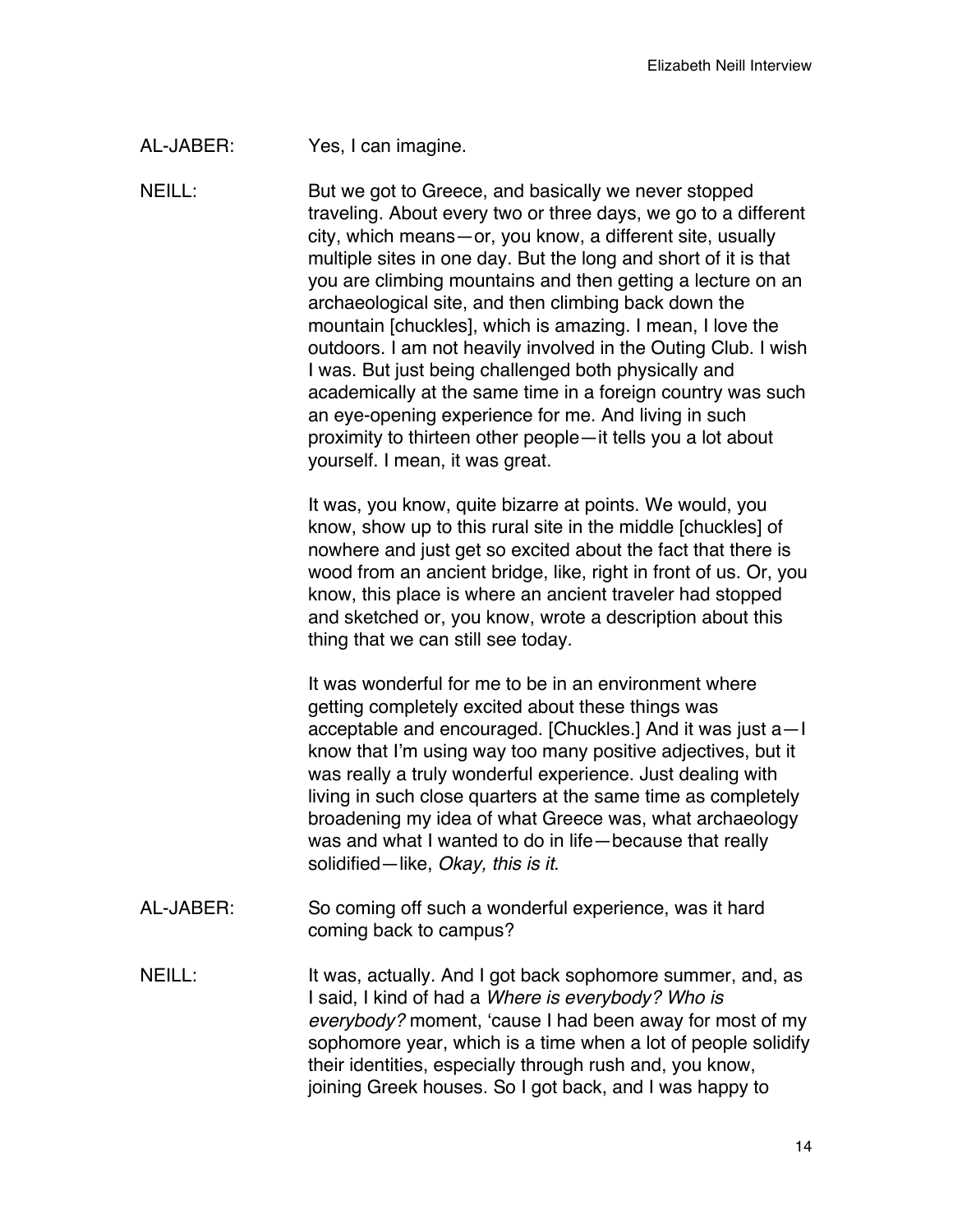have a chance to rest, certainly, but I missed having that very close-knit—there were only 14 of us basically in the country who knew, like, what was going on and shared everything about our lives together. And, you know, when you think about that, Dartmouth doesn't seem very small anymore, which of course it is.

So I got back, and I needed some other sense of community. I needed a place where not everyone was expecting me to drink, because sophomore summer is [chuckles] one of the more party-ish terms, at least for some people. And I came upon Theta as an option. You know, scouted it out for a week or so and then—you know, it had been kind of like hanging out in my mind since sophomore winter, when one of my best friends had actually joined Theta and my sister had joined Theta and one of my other best friends had joined Theta. So there's this kind of—

- AL-JABER: Snowballing.
- NEILL: Yes, that's a good word for it. It was a snowball effect.
- AL-JABER: That's interesting, because that's how a lot of people explain it. Like, their friends would join, and they feel sort of that they—not pressure, I would say, but they're encouraged to join through their friends, who do rush.
- NEILL: Yes. And, I mean, it's comfortable. And it's not that I needed to join a sorority—because I don't think I did; I think I would have been perfectly happy if I hadn't—but it added another dimension, and it allowed me to be part of the Greek community while not excluding the non-Greek community, which is kind of a difficult thing to do on Dartmouth's campus, depending on where you are in Greek life.
- AL-JABER: So Is there one community that you identify with more?
- NEILL: Huh. No, I don't think so. I know that some people worry about excluding their non-Greek friends when they join Greek life, but I haven't found that to be my experience.
- AL-JABER: And so a lot of what this project is about is trying to figure out where students fit into the Dartmouth community, so would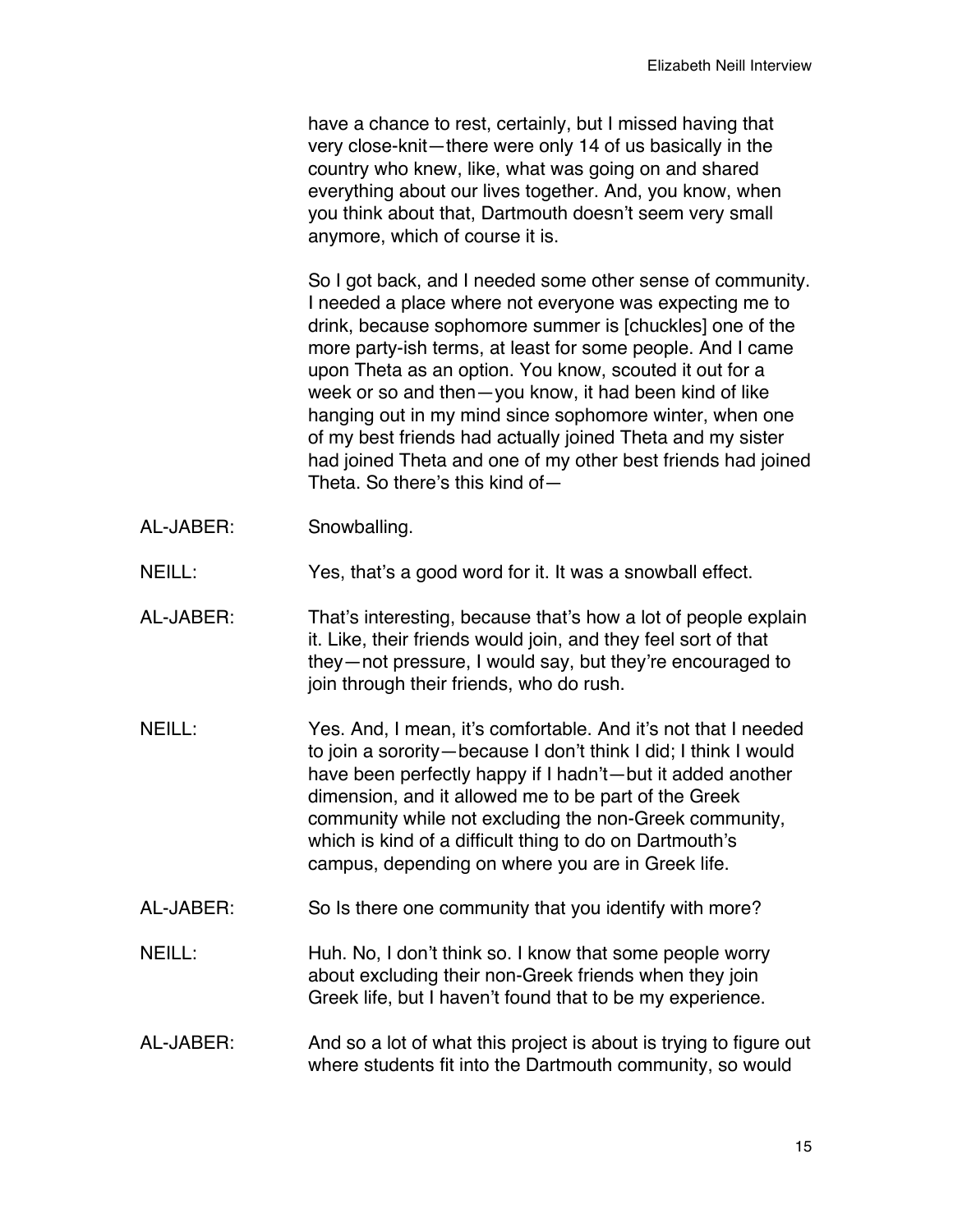you see yourself more of as a Dartmouth insider or have there been times where you felt like an outsider?

NEILL: I think it depends on which Dartmouth community you would talk about. Certainly there are parts of the community that I don't belong to. I mean, especially as a non-drinker, I think I am, at least nominally, an outsider to the hard partying side of campus, for obvious reasons. That doesn't really bother me because even though I suppose people would term me an outsider in that aspect, I don't know if I would want to belong to that group, and obviously I have chosen not to belong to that group.

> I'm not the face of campus. I'm sure there are many '13s who don't know who I am, and that's fine. I am not as visible as some other '13s, but I do belong to a bunch of different communities, and I do feel included in a bunch of different communities. And I think I'm in a good place. I mean, I don't usually feel excluded or, you know, unwelcome on campus, although [chuckles] I will say that writing a thesis does draw divisions [chuckles] between those who are writing theses and those who are not, especially as we get to the deadline stage. [Laughs.] So I was definitely an insider in that aspect—an outsider in that aspect. But that would be the strongest division, aside from drinker and non-drinker, that I have sensed on campus, at least in my current environment.

- AL-JABER: So there has been some unrest on campus recently with these racial incidents. So what are your thoughts on that, and have you had a chance to process it as you're leaving campus?
- NEILL: I was completely shocked. I mean, I quess I'm kind of an idealist, but it just—it horrifies me that that is still a thing. And, yeah, I was in disbelief when I heard about it. And, yeah—I just—it's hard to wrap your head around the fact that we can have such a great community, especially such a great academic community, and still have such medieval notions hanging out in our social spaces. I mean, obviously I would do anything I can to combat that, but what can you do? It's kind of a difficult thing to do battle against.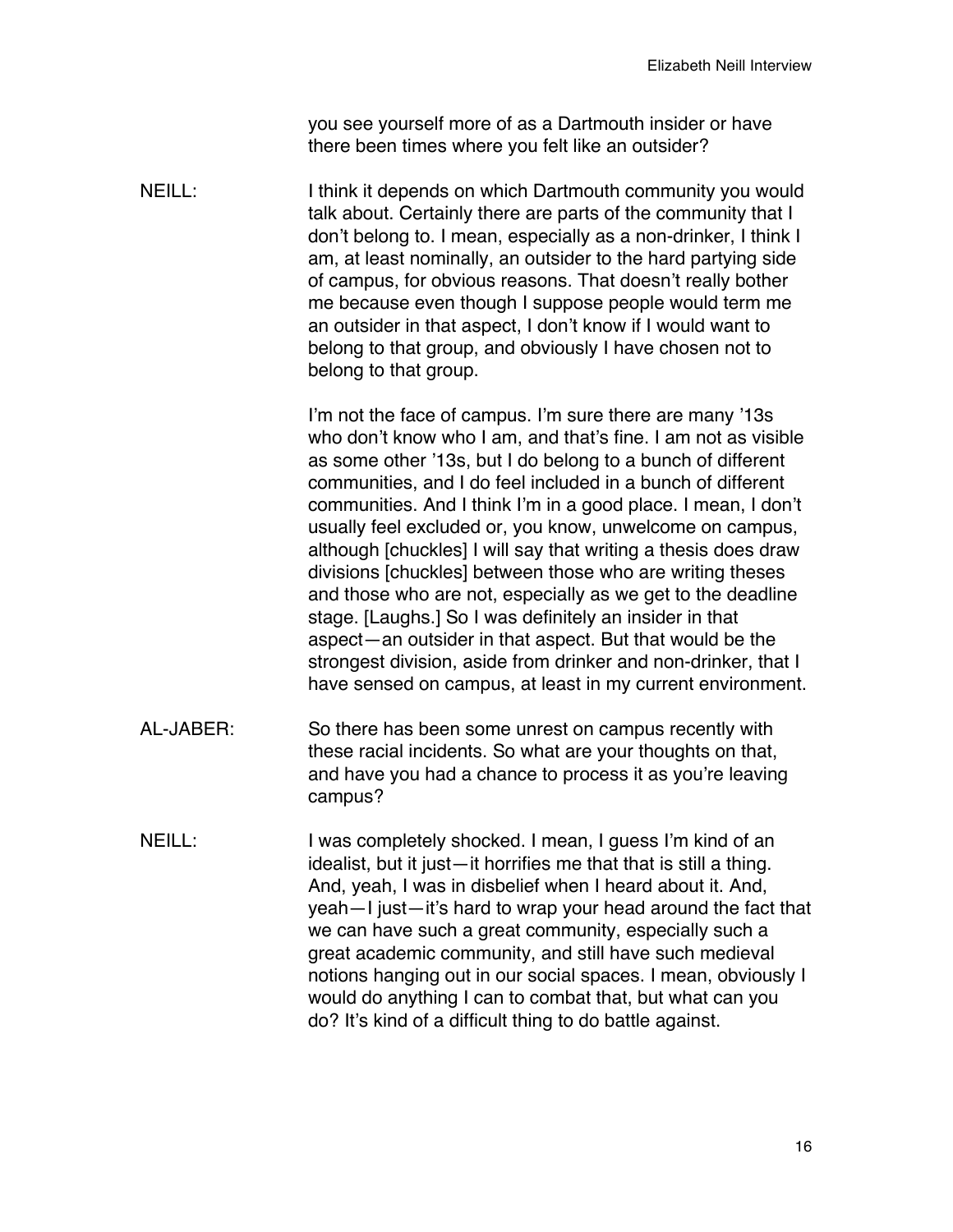- AL-JABER: So I think to wrap things up, could you just briefly talk to me about how Dartmouth has changed you as a person? [Chuckles.] Which I know is a big question.
- NEILL: It is a big question. Dartmouth has definitely given me more confidence. I was not a confident person when I arrived here. I mean, you know, with my identity as a twin but also just as a person. And through my foreign travel, through my courses, even the random ones that I don't even know why I decided to take but I did, I have discovered so many different things that are just fascinating to me. I mean, it has definitely shaped me as a person. I have a strong and abiding interest in community service, which, again, especially with my work with Haiti freshman year, has continued throughout my four years at Dartmouth.

I think the strongest change or influence that Dartmouth has had on me is shaping my research interests. I am now very dedicated to interdisciplinary work, and I think that's something that actually isn't seen enough on campus, but, I mean, especially in the larger fields that I work in, and I've had several crazy, kind of out-of-the-blue experiences working with historical scientific instruments and contemporary aboriginal art and just, you know, everything under the sun that has made me realize how much there is out there, and how wonderful it is to have all these things in one place, where you can be exposed to all these things at Dartmouth and hopefully prepare you for a career when you graduate, although I still have my fingers crossed on that front.

- AL-JABER: So I think we've covered all the questions, but is there anything you think I neglected to ask you or anything you want to add in terms of how you see the Dartmouth community or where you fit into it?
- NEILL: Well, I would just add that there are so many very different communities on Dartmouth campus. I know that there are many people who come here freshman year and just don't know which one to pick. I think that that idea of choosing a community is integral to more high school life, especially if you come from a very clique-y high school, but that at Dartmouth you don't have to choose if you don't want to. I think if I had known that freshman year, I might have had a